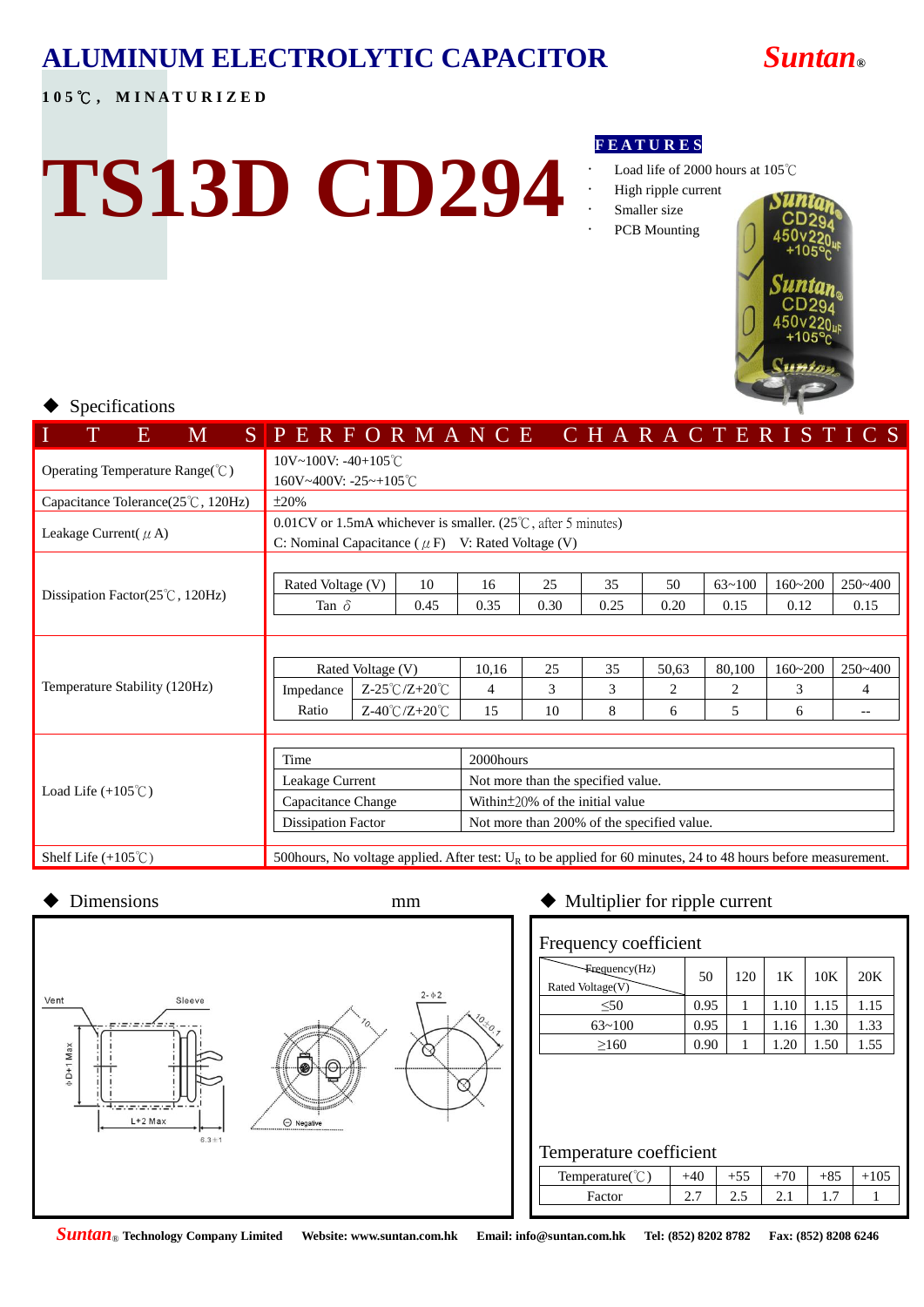# **ALUMINUM ELECTROLYTIC CAPACITOR** *Suntan***®**

**1 0 5** ℃ **, M I N A T U R I Z E D**

# **TS13D CD294**

# **STANDARD RATINGS**

| WV(V)             | 10                       |                          | 16                       |                            | 25                       |                                                     | 35    |        | 50    |               | 63        |                          | 80   |        | $100\,$ |               |
|-------------------|--------------------------|--------------------------|--------------------------|----------------------------|--------------------------|-----------------------------------------------------|-------|--------|-------|---------------|-----------|--------------------------|------|--------|---------|---------------|
| $\sqrt{2}$<br>DxL | Cap                      | Ripple                   | Cap                      | Ripple                     | Cap                      | Ripple                                              | Cap   | Ripple | Cap   | Ripple        | Cap       | Ripple                   | Cap  | Ripple | Cap     | Ripple        |
| (mm)              | uF                       | Arms                     | uF                       | Arms                       | uF                       | Arms                                                | uF    | Arms   | uF    | Arms          | <b>uF</b> | Arms                     | uF   | Arms   | uF      | Arms          |
| 22x25             | 6800                     | 1.5                      | 4700                     | 1.4                        | 3300                     | 1.3                                                 | 2200  | 1.1    | 1200  | 0.96          | 820       | 0.92                     | 560  | 0.76   | 390     | 0.64          |
| 22x30             | 10000                    | 1.9                      | 6800                     | 1.8                        | 4700                     | 1.6                                                 | 2700  | 1.3    | 1800  | 1.2           | 1200      | 1.2                      | 820  | 0.96   | 560     | 0.80          |
| 22x35             | 12000                    | 2.1                      | 8200                     | 2.0                        | 5600                     | 1.8                                                 | 3900  | 1.6    | 2200  | 1.4           | 1500      | 1.3                      | 1000 | 1.1    | 680     | 0.92          |
| 22x40             | 15000                    | 2.5                      | 10000                    | 2.3                        | 6800                     | 2.0                                                 | 4700  | 1.9    | 2700  | 1.6           | 1800      | 1.5                      | 1200 | 1.2    | 820     | 1.0           |
| 22x50             | 18000                    | 2.8                      | 15000                    | 2.9                        | 10000                    | 2.6                                                 | 6800  | 2.4    | 44    | $\rightarrow$ | 2200      | 1.7                      | 1800 | 1.6    | 1200    | 1.3           |
| 25x25             | 8200                     | 1.7                      | 6800                     | 1.8                        | 4700                     | 1.6                                                 | 3300  | 1.3    | 1800  | 1.2           | 1200      | 1.1                      | 820  | 0.96   | 560     | 0.80          |
| 25x30             | 12000                    | 2.1                      | 10000                    | 2.2                        | 5600                     | 1.8                                                 | 3900  | 1.6    | 2700  | 1.5           | 1500      | 1.3                      | 1000 | 1.1    | 680     | 0.92          |
| 25x35             | 15000                    | 2.5                      | 12000                    | 2.5                        | 8200                     | 2.2                                                 | 5600  | 2.0    | 3300  | 1.8           | 1800      | 1.5                      | 1500 | 1.4    | 1000    | 1.1           |
| 25x40             | 18000                    | 2.8                      | 15000                    | 2.9                        | 10000                    | 2.6                                                 | 6800  | 2.3    | 44    | $\rightarrow$ | 44        | $\perp$ .                | 1800 | 1.6    | 44      | $\rightarrow$ |
| 25x50             | $\overline{\phantom{a}}$ | $\overline{\phantom{a}}$ | 18000                    | 3.3                        | 12000                    | 2.9                                                 | 8200  | 2.7    | 5600  | 2.5           | 3300      | 2.2                      | 2200 | 1.8    | 1500    | 1.5           |
| 30x25             | 12000                    | 2.2                      | 10000                    | 2.3                        | 6800                     | 2.0                                                 | 4700  | 1.9    | 2700  | 1.6           | 1500      | 1.4                      | 1200 | 1.3    | 820     | 1.0           |
| 30x30             | 18000                    | 2.8                      | 12000                    | 2.6                        | 8200                     | 2.3                                                 | 5600  | 2.1    | 3300  | 1.8           | 2200      | 1.7                      | 1500 | 1.5    | 1000    | 1.2           |
| 30x35             | 22000                    | 3.2                      | 18000                    | 3.3                        | 12000                    | 2.9                                                 | 8200  | 2.9    | 4700  | 2.3           | 2700      | 2.0                      | 1800 | 1.6    | 1200    | 1.4           |
| 30x40             | $\overline{\phantom{a}}$ | $\overline{\phantom{a}}$ | 22000                    | 3.7                        | 15000                    | 3.3                                                 | 10000 | 3.0    | 5600  | 2.5           | 3300      | 2.3                      | 2200 | 1.9    | 1500    | 1.6           |
| 30x50             | $\rightarrow$            | $\sim$                   | 44                       | $\rightarrow$              | 18000                    | 3.8                                                 | 12000 | 3.4    | 6800  | 2.9           | 4700      | 2.8                      | 3300 | 2.3    | 2200    | 2.0           |
| 35x25             | 15000                    | 2.6                      | 12000                    | 2.7                        | 8200                     | 2.4                                                 | 5600  | 2.2    | 3300  | 1.8           | 2200      | 1.8                      | 1500 | 1.5    | 1000    | 1.3           |
| 35x30             | 22000                    | 3.3                      | 18000                    | 3.4                        | 12000                    | 3.0                                                 | 8200  | 2.8    | 4700  | 2.4           | 2700      | 2.1                      | 2200 | 1.9    | 1200    | 1.4           |
| 35x35             | $\overline{\phantom{a}}$ | $\overline{\phantom{a}}$ | 22000                    | 3.9                        | 15000                    | 3.5                                                 | 10000 | 3.1    | 5600  | 2.7           | $- -$     | $\overline{\phantom{a}}$ | 2700 | 2.2    | 1800    | 1.8           |
| 35x40             | $\overline{\phantom{m}}$ | $\sim$                   | $\mathbb{L} \mathbb{L}$  | $\mathcal{L}(\mathcal{L})$ | 18000                    | 3.9                                                 | 12000 | 3.5    | 6800  | 3.0           | 4700      | 2.9                      | 3300 | 2.4    | 2200    | 2.0           |
| 35x50             | $\overline{\phantom{m}}$ | $\overline{\phantom{a}}$ | $\overline{\phantom{a}}$ | $\overline{\phantom{m}}$   | $\overline{\phantom{m}}$ | $\hspace{0.05cm} -\hspace{0.05cm} -\hspace{0.05cm}$ | 18000 | 4.5    | 10000 | 3.8           | 6800      | 3.6                      | 4700 | 3.2    | 2700    | 2.3           |